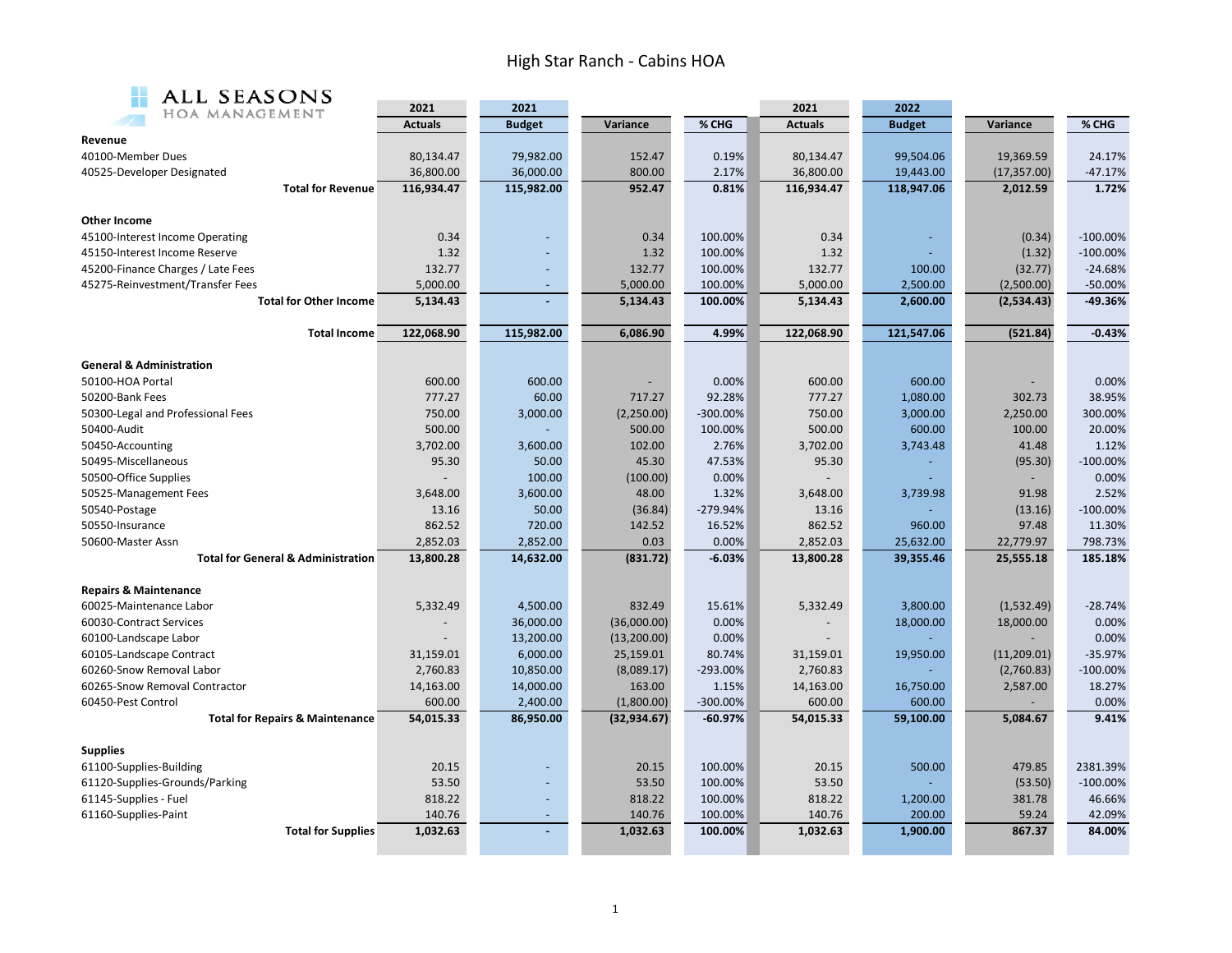## High Star Ranch ‐ Cabins HOA

| ALL SEASONS                     |                |               |              |           |                |               |              |             |
|---------------------------------|----------------|---------------|--------------|-----------|----------------|---------------|--------------|-------------|
| HOA MANAGEMENT                  | 2021           | 2021          |              |           | 2021           | 2022          |              |             |
|                                 | <b>Actuals</b> | <b>Budget</b> | Variance     | % CHG     | <b>Actuals</b> | <b>Budget</b> | Variance     | % CHG       |
| <b>Reserve Fund</b>             |                |               |              |           |                |               |              |             |
| 90005-Reserve Fund Contribution | 14,400.00      | 14,400.00     |              | 0.00%     | 14,400.00      | 21,191.60     | 6,791.60     | 47.16%      |
| <b>Total for Reserve Fund</b>   | 14,400.00      | 14,400.00     | $\sim$       | 0.00%     | 14,400.00      | 21,191.60     | 6,791.60     | 47.16%      |
|                                 |                |               |              |           |                |               |              |             |
| <b>Total Expenses</b>           | 83,248.24      | 115,982.00    | (32, 733.76) | $-39.32%$ | 83,248.24      | 121,547.06    | 38,298.82    | 46.01%      |
|                                 |                |               |              |           |                |               |              |             |
| Net Income                      | 38,820.66      |               | 38,820.66    | 100.00%   | 38,820.66      | (0.00)        | (38, 820.66) | $-100.00\%$ |
|                                 |                |               |              |           |                |               |              |             |